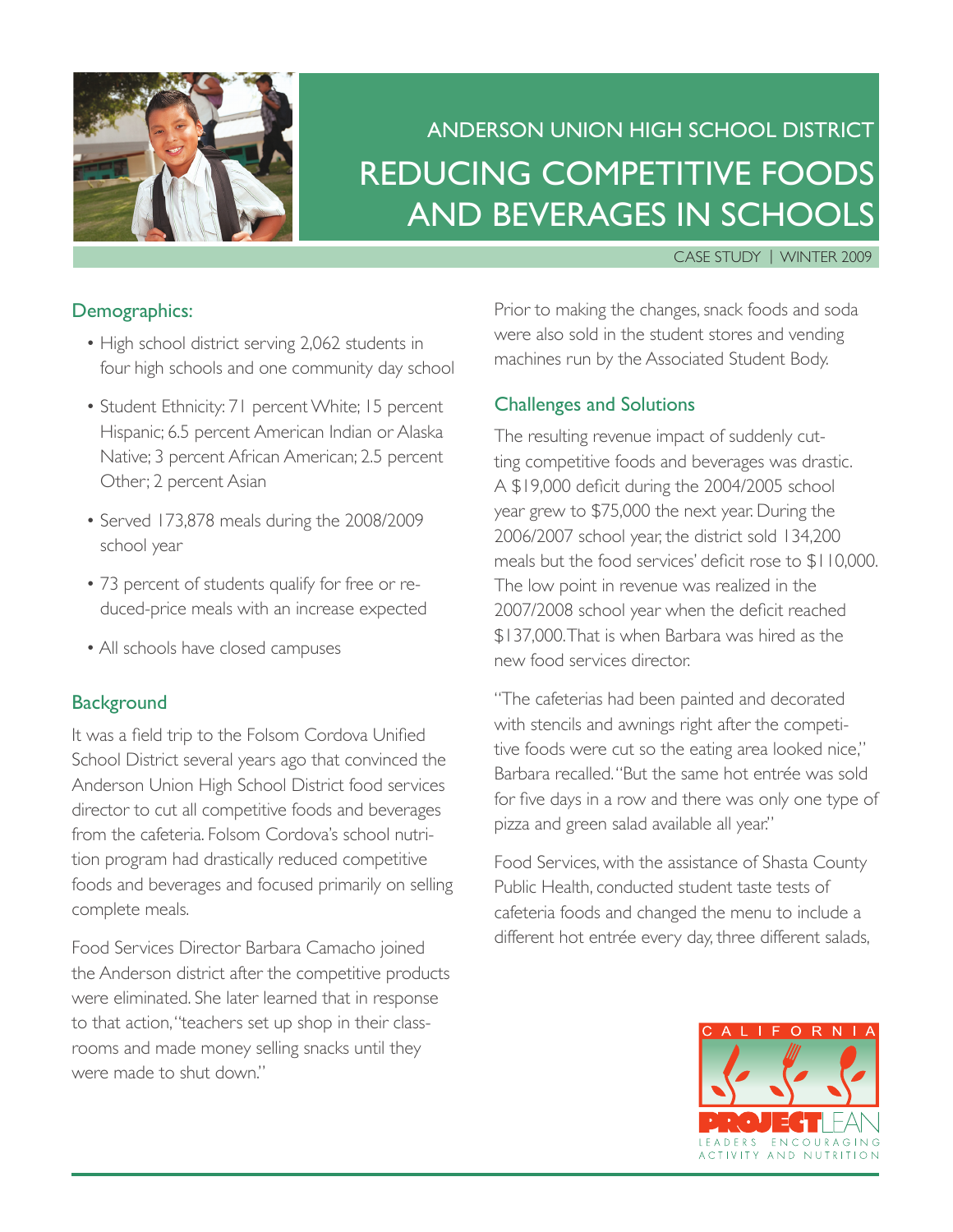*"We try to serve what the students already like, but make the recipe healthier."*

### **CASE STUDY**

four sandwiches and a variety of pizzas. At least one vegetarian salad and pizza choice was made available every day as a result of student requests. Changing up the side dishes also encouraged students to purchase complete meals. For example, a salad replaced potato wedges as the side dish with pizza and sales shot up, requiring a separate pizza line to speed service. The pizza itself was the unique invention of a partnership between the public health department and Anderson High School. During a bean education program called "Meatless Monday," a bean puree was created and taste-tested and approved by students to add to the pizza sauce, creating a thicker sauce with added fiber.

"We try to serve what the students already like, but make the recipe healthier," said Barbara.

While the emphasis is on complete meals and no a la carte entrees are sold, a small variety of a la carte snacks are available, including pretzels, fruit, trail mix, beef jerky and a low-fat cookie. Water and 100% fruit juice are the only beverages sold a la carte.

Food Services manages all the beverage vending machines in the cafeteria area and ensures the drinks are compliant with California nutrition standards. Some schools have one or two beverage or snack machines that benefit the Associated Student Body. On these campuses, the school principal is responsible for making sure the products comply with state law. Student stores no longer sell foods or beverages.

### Results

During the first year (2008-2009) of the varied menu, the Food Services' deficit was almost cut in half to \$77,000. Nearly 174,000 meals (both lunch and breakfast) were sold that same year, an increase of 37 percent. Barbara credits the increased menu variety for the drastic increase in the sale of school meals, especially since the district's population fell slightly during this period.

Marketing the new menu items to students and their parents also contributed to the increase in sales. A student orientation for the 8th graders coming to high school was held in the fall. Food Services provided samples of the school meal to students and their parents so they could see and taste the food. In addition, Shasta County Public Health staff provided nutrition education and incentive items for participation in the discussion surrounding school meal applications. Food Service staff also attended Back to School Night events.

"I have to give Public Health credit for getting me involved in things like Back to School Nights," said Barbara. "I think that's helped a lot."

The district also is making an effort to keep students hydrated and drinking water. Two years ago, filtered water coolers, funded through Shasta County Public Health, were installed in the cafeterias at two high schools. Refillable water bottles were given to students. The water cooler is accessible all day.